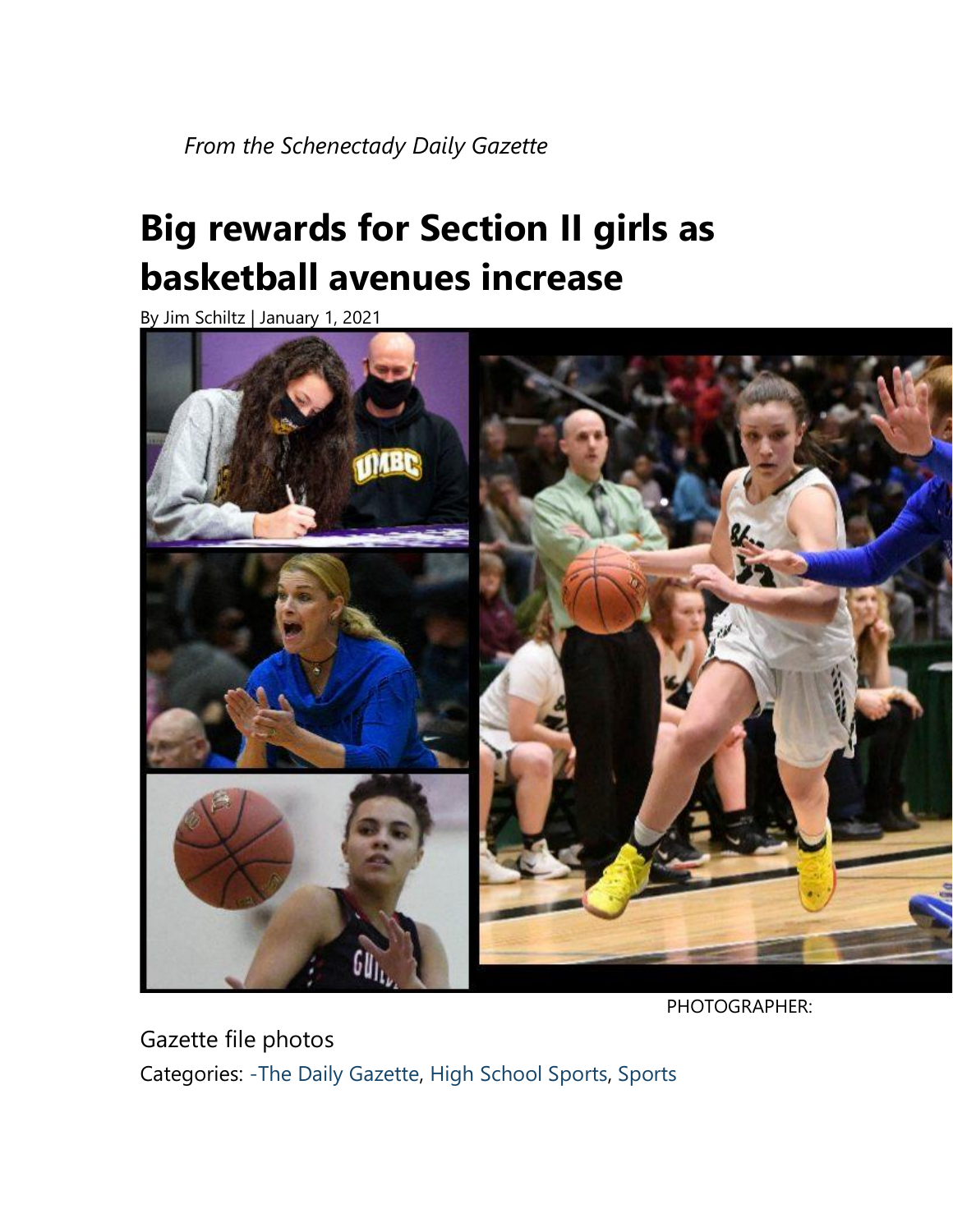It's always been big news when a player from Section II makes a commitment to join a Division I women's basketball program.

That happened seven times in recent months, a mass splurge that created a big story all of its own.

"I remember when two or three was a good year," said former girls' basketball coach Fran Pugliese, who began a 20-year stint at Draper and Columbia high schools back in 1977. "Seven is amazing. Girls are playing so much now."

They are, and so many more will be joining in to compete, grow and be evaluated in places in and around the Capital Region that weren't available not too long ago.

"There were two AAU teams in this area when I was playing," said 1996 Burnt Hills-Ballston Lake graduate and current Niskayuna coach Sarah Neely. "If you were lucky enough to make it."

Saratoga Springs coach and former Union College basketball standout Robin Chudy didn't even have that.

"I played on a boys' team that my dad coached," the 1988 Columbia graduate said. "Back then, it wasn't huge."

The expansion of AAU programs and club teams in the area, and more recently organizations such as the Empire State Takeover, have helped change that.

"There are more good players because there is more basketball available," former Shenendehowa girls' coach Ken Strube said.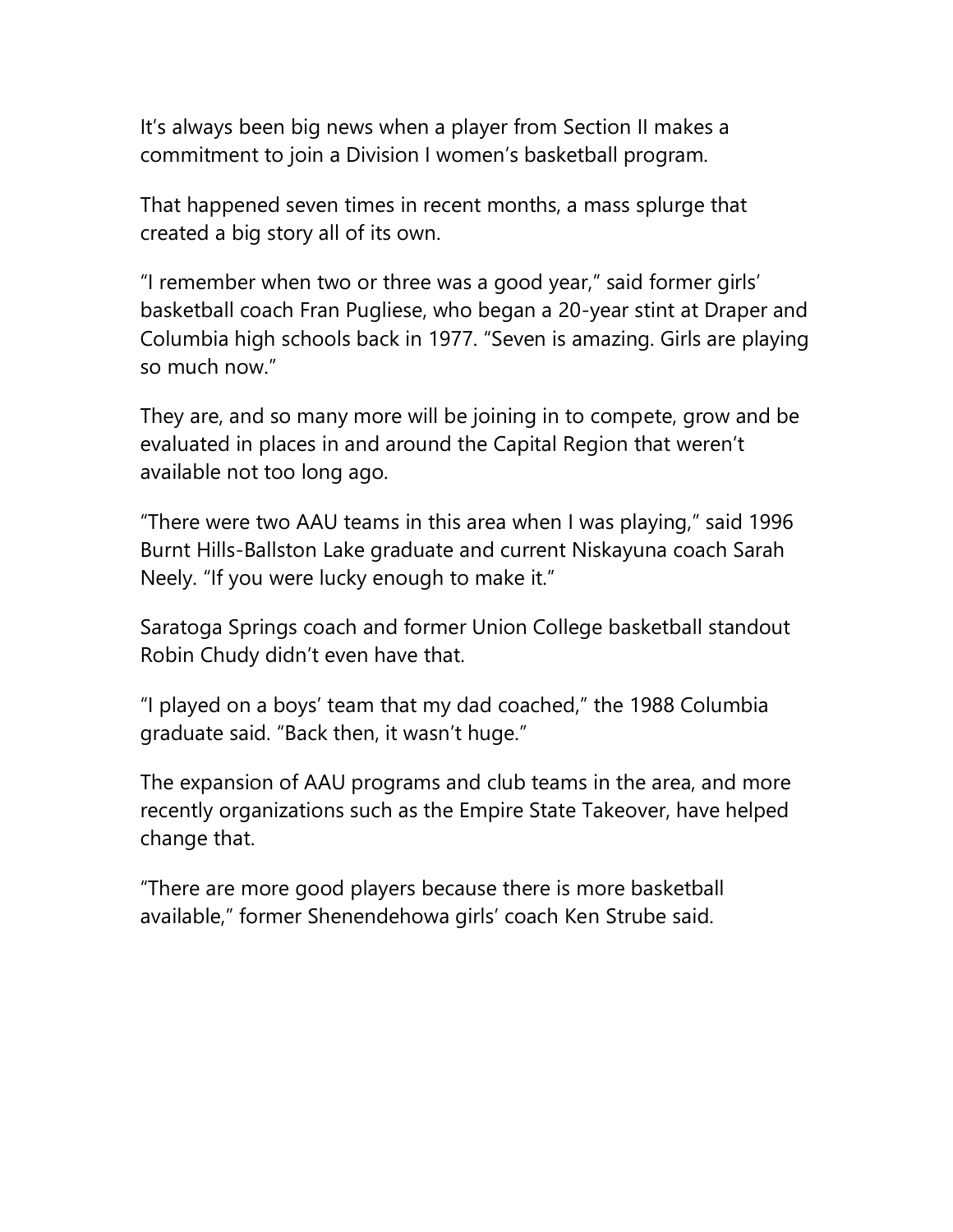Section II has never seen a senior class of Division I commits quite like this one in respect to its large number and record of achievement. The all-star cast features Meghan Huerter of Shenendehowa (Providence), Niskayuna's Olivia Olsen (Providence), state champion Cambridge twins Lilly Phillips (UAlbany) and Sophie Phillips (Rhode Island), Antonia May of Amsterdam (UMBC), Valencia Fontenelle-Posson of Guilderland (Siena) and Maddisyn Mahoney of Shaker (Fairleigh Dickinson).

Whether those players get a chance to play this winter season remains in question with COVID-19 cases on the rise and the "high" risk sport of basketball on hold in New York. Their level of dedication and talent, however, is without question.

"The Capital Region has consistently produced some of the strongest players in upstate New York, but this is a special class," Empire State Takeover founder and director Jeff Mlinar said. "They've all put in a ridiculous amount of work to get where they are."

All of them have been through the travel ball route and participated in Empire State Takeover activities that include league play and college showcase events. Family genetics and a large dose of family support, Mlinar noted, played a part in those Division I scholarships, too.

"It shows that there are a lot of hard workers in the area," Lilly Phillips said of Section II's Division I-bound class. "It shows that our age group really loves basketball."

"I think we started young and had a passion for basketball to get where we are now," Fontenelle-Posson said.

Mlinar said more Division I talent from Section II is on the way.

"More girls are going to the scholarship level," said Mlinar, who will be entering his seventh year working with upstate girls. "We will have another solid class next year and another one in 2023. We are trending in the right direction and I think we'll continue to do that. Some classes will be bigger than others."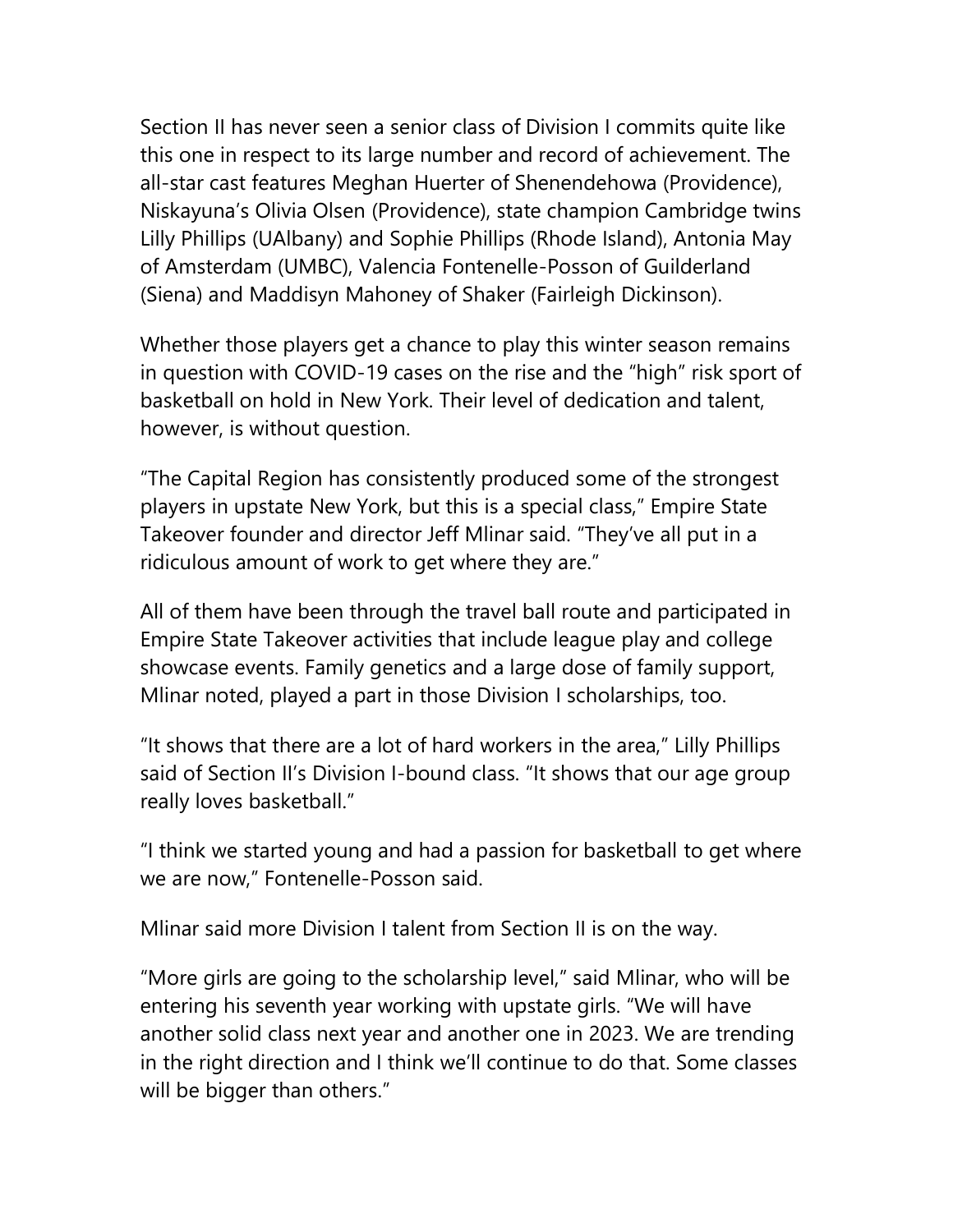Rhaymi Porter of Scotia, who will play at Division I Canisius after her 2021 graduation from Wilbraham & Monson Academy in Massachusetts, is another product of the Empire State Takeover program and the travel ball circuit.

"There are more opportunities for girls to be in the gym, and develop and be seen," Mlinar said. "A big point is they are getting the opportunity to do it at a younger age."

"This class has been blessed to have the opportunities we've had," said Fontenelle-Posson, who joined the City Rocks AAU program when she was in third grade. "Forty or 50 years ago, they didn't have that."

Shenendehowa was one of Section II's first schools to reap the rewards of a strong youth program in terms of wins and championships on the court, and Divison I college scholarships to the player that made it happen, some of the earliest being 1988 graduate Wendy Czelusniak (New Mexico State), and 1990 twin graduates Laura and Debbie Barnes (Richmond).

Several more Division I players followed during the Strube era including Jen Scanlon (1992, Duke), who, like Debbie Barnes, earned the New York Miss Basketball award during her senior year. State career scoring leader Caryn Schoff of St. Johnsville (1995, Syracuse) and Carolyn Gottstein of Albany (2000, Boston College) would later garner that award, as well.

"We had a ridiculous youth feeder program," said Strube, who won four state titles and 10 Section II championships in his coaching run at Shenendehowa from 1979-2012. "The cool thing was the dads didn't just focus on their daughters. They developed the whole program, and I got the credit."

"When I started out, they didn't start until high school," Pugliese said of his early groups at Draper. "They're playing in third and fourth grade now."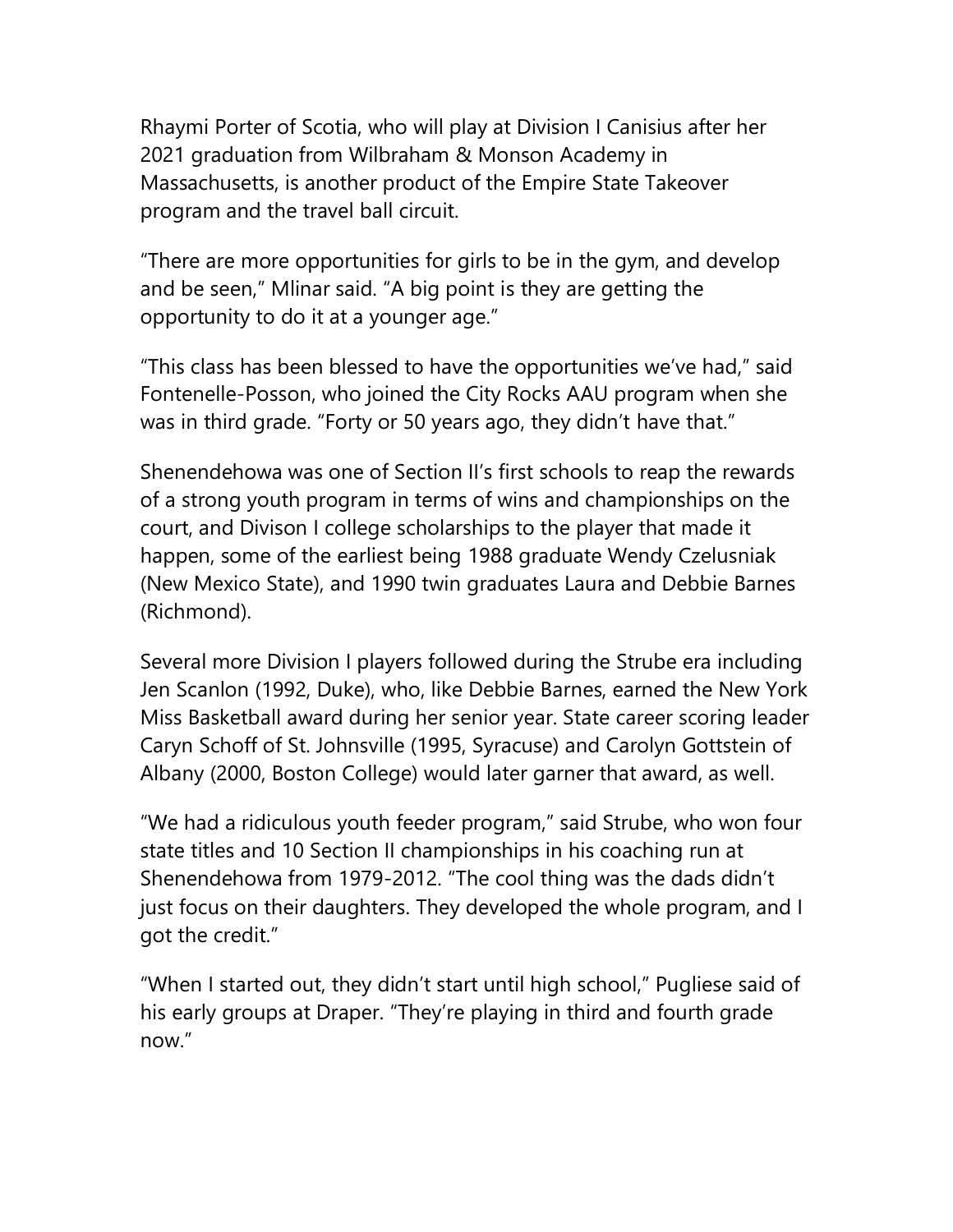"I just think if you look at the '80s and '90s, girls' sports started to evolve," Neely said. "There are so many opportunities for female athletes in so many sports."

In more recent years, single-sport specialization has become more common among female athletes, weight rooms have became more available and personal trainers and coaches have became more prevalent.

"Everything plays a role," Mlinar said.

Increased exposure of different kinds has also aided both players and college coaches in the recruiting process.

"I remember when [former Daily Gazette sports editor] Butch Walker asked me if I wanted to cover a Bishop Gibbons girls basketball game. We had never done that before," said Bill Buell, a Gazette sportswriter from 1978 through 2002. "The rest is history. A few years later, we put out our first Gazette All-Area girls' basketball team."

Buell covered that initial girls' game during the 1983-84 season, three years after the first NCAA Division I women's basketball tournament was staged, and a decade after Ann Meyers became the first female basketball player in the United States to get a four-year athletic scholarship from UCLA.

"We always had a few good players," Buell said of his early years with the newspaper. "The mindset was different then. Most girls didn't think about getting Division I scholarships."

Buell said star players such as Shawn Shafer, who went from Bishop Gibbons to Siena in 1986, Tanya Hansen, who went from Albany to Rutgers in 1988, and Anita Kaplan, who went from Bethlehem to Stanford in 1991, helped change that thought process.

Kaplan was in the national spotlight her freshman season when she played a role in Stanford's NCAA Division I championship. (That team, of